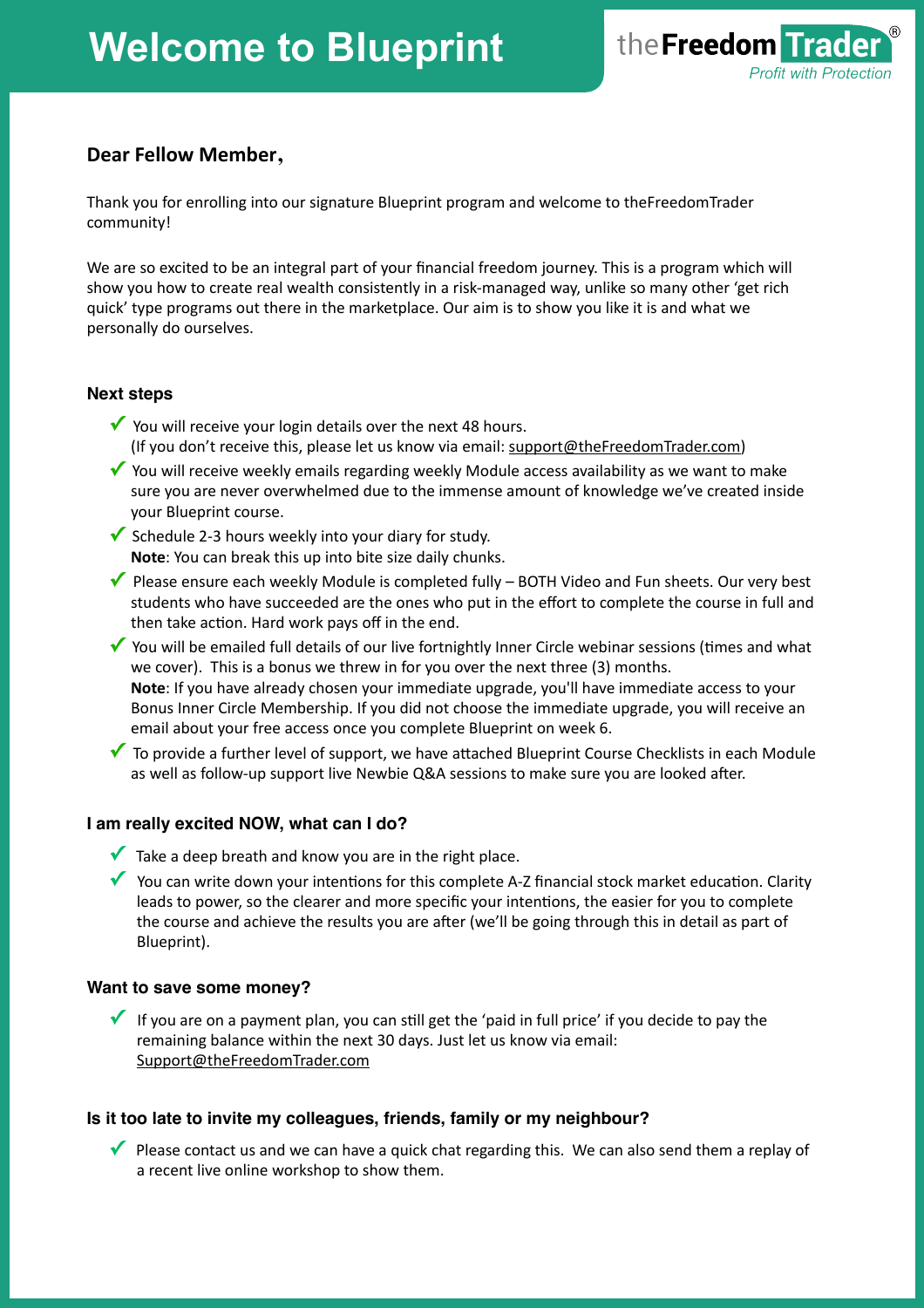

#### **Is there a family and friends discount?**

**✓** Definitely! If your family and friends enrol within the next 5 working days, you both get 10% off. You don't have to start at the same date, but you must both enrol within the next 5 working days.

#### **I have questions, where do I go?**

**✓** You can email: Support@theFreedomTrader.com.

We look forward to having you on-board as a valuable member of our community and if there is anything else we can do to help, please ask.

Thank you for your trust again which we don't take lightly.

Now let's have fun on this journey together!

With gratitude

Terry Tran

Terry Tran Wealth Creation Mentor

PS. Please check out our consistent 5 Star Reviews on Facebook > **click here** 

PPS. Please check out what is possible and what other students say > **click here** 

PPPS. Please check out common myths and misconceptions about share trading > click here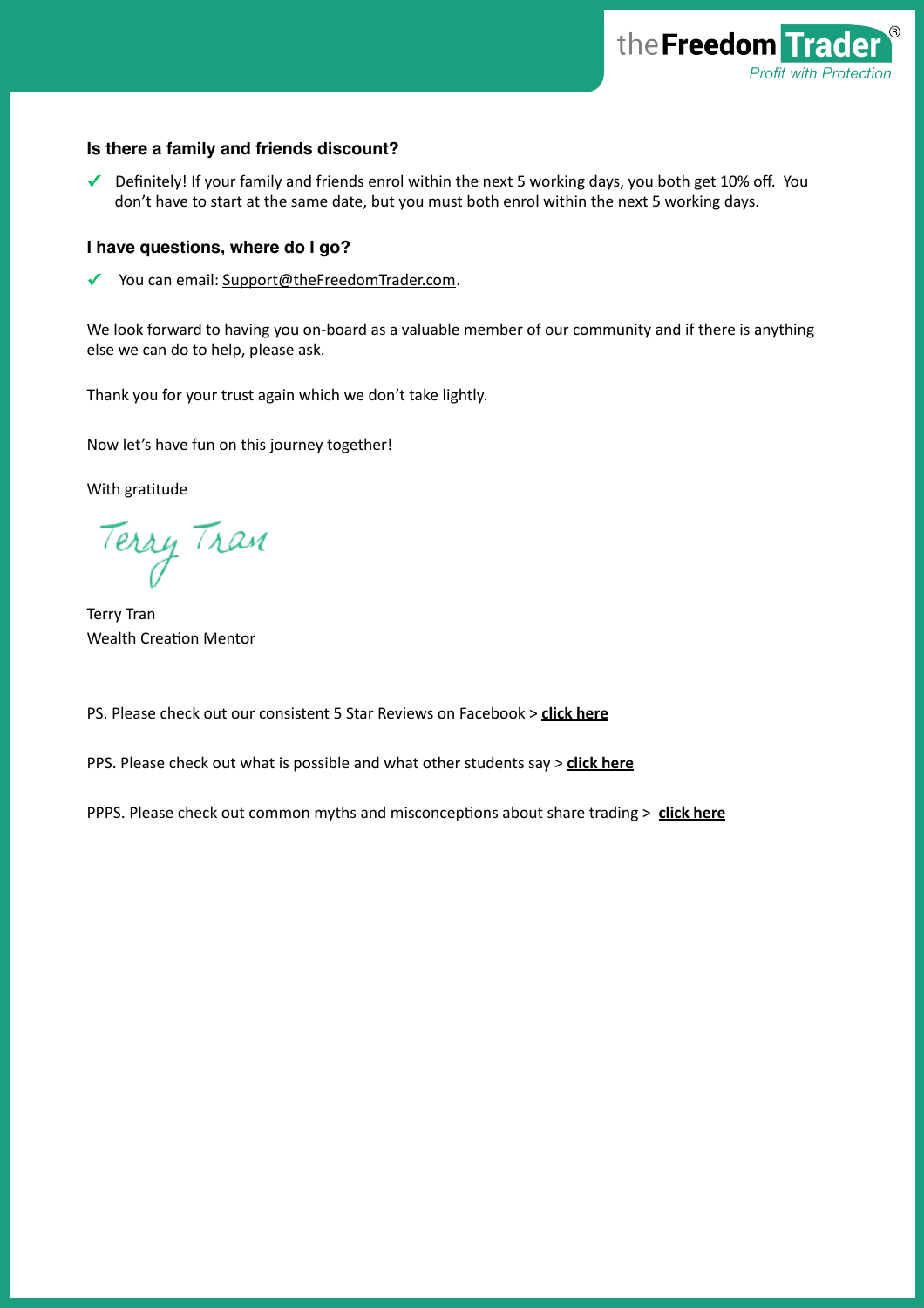## **A Letter to the Partner**



### Dear Husband/Wife or Life Partner

(or the one who didn't make it to the recent live introduction event and may not understand what your partner enrolled in or why?)

We know this enrolment may come as a surprise to you, or maybe you're feeling confused why your partner would even enrol in something like this, and this is totally understandable. If you are thinking "What the heck happened at the event recently?", then here are some answers for you.

Recently, your partner saw an incredible opportunity to improve the quality of their life... and indirectly, your life too.

We hope that you can trust their decision and give them all the support they need.

We and they see their decision to enrol in this program an investment in themselves and for the family. It will return many times the course price because an investment in your education and mind pays you forever. This course is definitely not some financial program full of theories (we hate these too). We believe in knowledge that is actionable and practical.

We also know you may have a few important questions that you need answered. We have covered the most common ones here for you;

#### **What is included with the enrolment?**

◆ Unlike other programs out there, our programs are purely focused on getting results. Therefore, it includes a 6 week intensive online workshop with over 100 videos lessons which you can complete in the comfort of your own home and time.

And don't worry if you can't complete it in 6 weeks, some of our members take up to 3 months to complete it. 6 weeks is just a guide to help you along.

- **✓** BONUS ACCESS TO **Investors and Trading Vaults To Freedom Trader Blueprint** where you'll find all the templates, checklists, applications and resources fully accessible from the start
- ◆ BONUS 3 months of Live Fortnightly coaching and Q&A sessions to keep you accountable, learn even more about the investing and trading, and answer any questions live you may have. If you miss it, they are also recorded for later viewing (Inner Circle access)
- ◆ BONUS 3 months access to weekly market risk updates (Inner Circle access)
- ◆ BONUS **3 months access to weekly opportunity updates** and see what every investment or trade Terry is personally making and is about to make. (Inner Circle access)
- ◆ BONUS **3** months access to Blueprint's live current and exited portfolios with an enviable track record of almost 9 out of every 10 exited investments made profitable. (Inner Circle access)